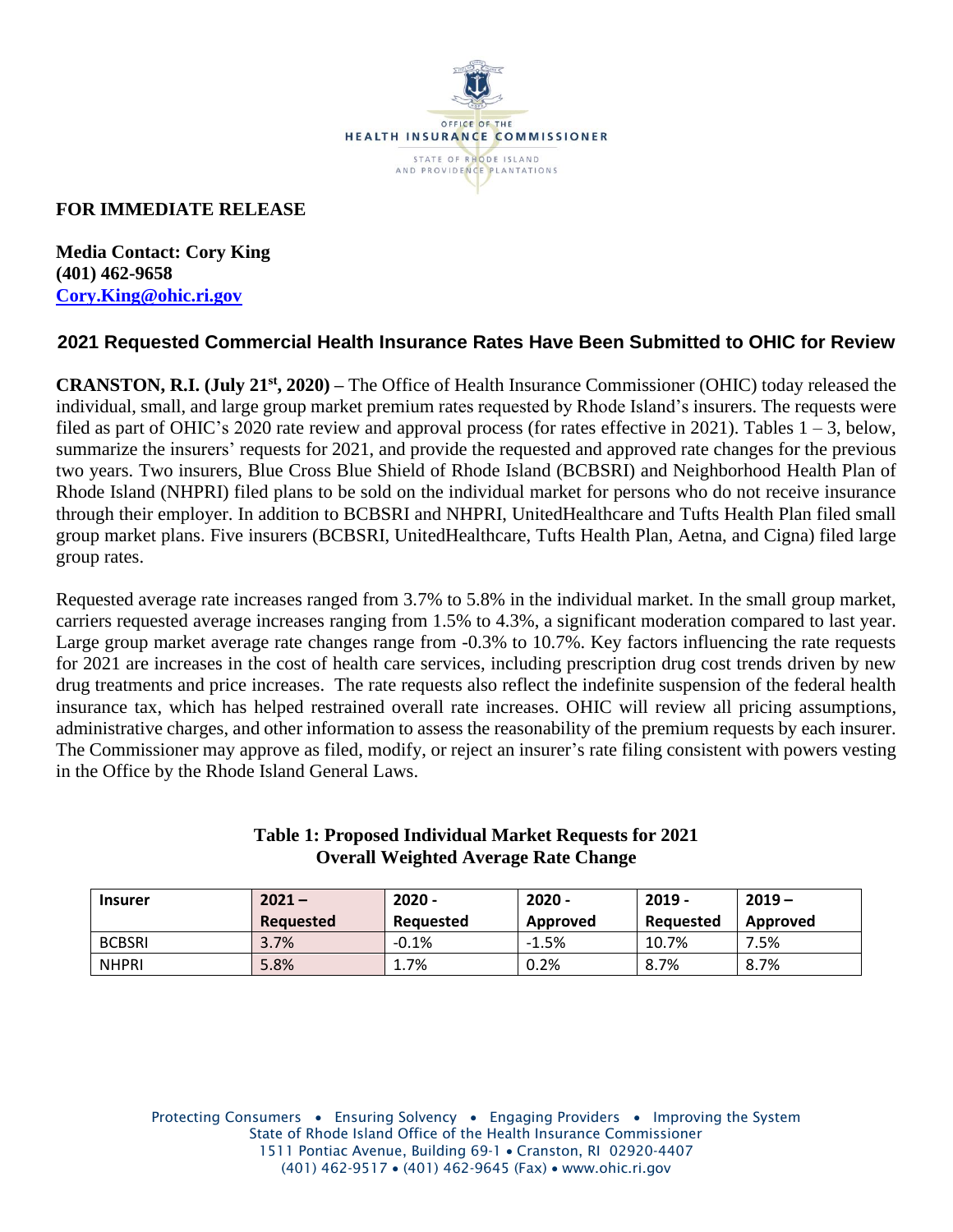| <b>Insurer</b>             | $2021 -$  | $2020 -$  | $2020 -$ | $2019 -$  | $2019 -$ |
|----------------------------|-----------|-----------|----------|-----------|----------|
|                            | Requested | Requested | Approved | Requested | Approved |
| <b>BCBSRI</b>              | 2.0%      | 5.6%      | 4.5%     | 5.7%      | 4.6%     |
| <b>NHPRI</b>               | 1.7%      | $-0.9%$   | $-0.9%$  | $-0.2%$   | $-0.2%$  |
| UnitedHealthcare<br>(HMO)  | 4.3%      | 10.6%     | 7.5%     | 3.4%      | $-1.2%$  |
| UnitedHealthcare<br>(PPO)  | 1.5%      | 10.0%     | 6.8%     | $-0.6%$   | $-5.0%$  |
| Tufts Health Plan<br>(HMO) | 3.9%      | 6.7%      | 6.7%     | 10.9%     | 10.2%    |

## **Table 2: Proposed Small Group Market Requests for 2021 Overall Weighted Average Rate Change**

#### **Table 3: Proposed Large Group Market Requests for 2021 Overall Weighted Average Rate Change**

3.0% 11.0% 11.0% 10.1% 9.4%

| <b>Insurer</b>           | $2021 -$         | $2020 -$  | $2020 -$ | $2019 -$  | $2019 -$ |
|--------------------------|------------------|-----------|----------|-----------|----------|
|                          | <b>Requested</b> | Requested | Approved | Requested | Approved |
| <b>BCBSRI</b>            | 5.2%             | 9.6%      | 8.1%     | 10.6%     | 8.0%     |
| UnitedHealthcare         | 9.3%             | 9.4%      | 8.1%     | 9.1%      | 8.1%     |
| <b>Tufts Health Plan</b> | 10.7%            | 9.6%      | 9.6%     | 10.3%     | 10.3%    |
| HMO                      |                  |           |          |           |          |
| Tufts Health Plan        | 9.6%             | 10.6%     | 10.6%    | 10.2%     | 10.2%    |
| <b>PPO</b>               |                  |           |          |           |          |
| Aetna*                   | $-0.3%$          |           |          |           |          |
| Cigna*                   | 0.6%             |           |          |           |          |

\*This year OHIC required all large group carriers to submit rates through the annual rate review process. Historically, Aetna and Cigna have comprised less than 1% of the large group market and have filed periodically when rates change.

OHIC will accept public comment on the proposed rates through August 11<sup>th</sup>, 2020. Comments may be submitted in writing via email to [cory.king@ohic.ri.gov](mailto:cory.king@ohic.ri.gov) or via postal mail to

> Office of the Health Insurance Commissioner ATTN: Cory King, Director of Policy 1511 Pontiac Avenue Building #69 Cranston, RI 02920

OHIC will also hear public comment at a virtual town hall to be held Thursday August 6<sup>th</sup>, 2020 from 4:30 PM to 5:30 PM. The virtual town hall will be held on the Zoom platform at the following link: [https://zoom.us/j/96450468272.](https://zoom.us/j/96450468272)

> Protecting Consumers • Ensuring Solvency • Engaging Providers • Improving the System State of Rhode Island Office of the Health Insurance Commissioner 1511 Pontiac Avenue, Building 69-1 • Cranston, RI 02920-4407 (401) 462-9517 • (401) 462-9645 (Fax) • www.ohic.ri.gov

Tufts Health Plan

(PPO)